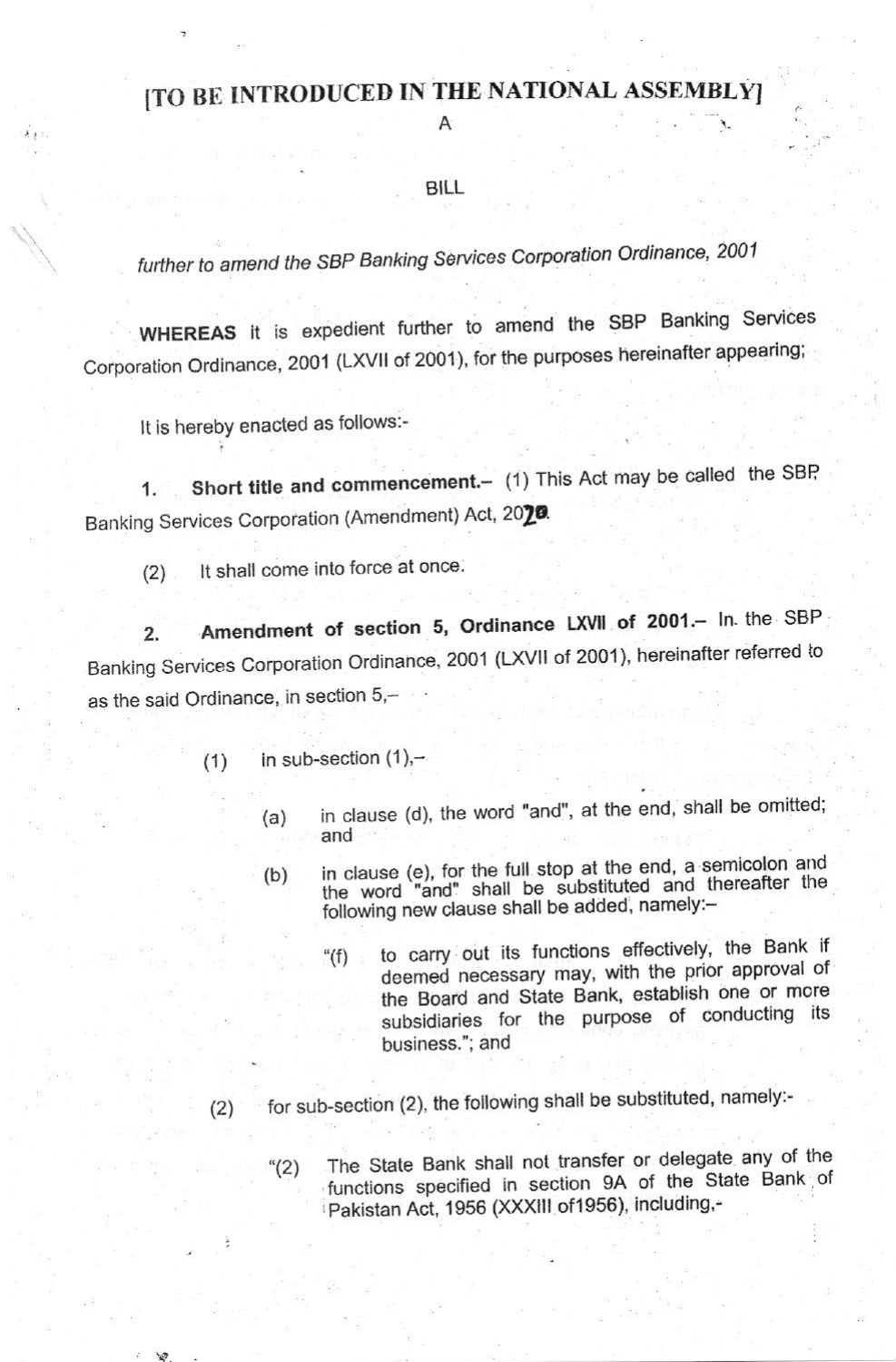- (a) formulation and monitoring of monetary and credit policies;
- (b) regulation and supervision of the financial sector;
- (c) foreign exchange regime and exchange rate policy; and
- (d) payment and settlement system.".

3. Amendment of section 9, Ordinance LXVII of 2001.- In the said Ordinance, in section 9, after sub-section (5), the following new sub-section shall be added, namely:-

> '(6) At any time when the office of the Managing Director is vacant, the Governor may appoint any officer of the State Bank or from the Bank as Acting Managing Director within a period of sixty days from the date of vacancy:

> Provided that the Managing Director shall be appointed under sub-section (1) within a period of three months of the occurrence of vacancy'.

4. Amendment of section 13, Ordinance LXVII of 2001.- In the said Ordinance, in section 13, in sub-section (3), for the words "State Bank", the word "Board' shall be substituted.

5. Substitution of section 24, Ordinance LXVII of 2001.- In the said Ordinance, for section 24, the following shall be substituted, namely:-

> "24. Pension, gratuity and provident tund of Bank employees to be exempt from attachments, etc.-- Notwithstanding anything contained in any law for the time being in force, pensions, gratuity and provident fund of the executives and other employees or pensioners shall not be liable to seizure, attachment or sequestration by process of any court order at the instance of a creditor, decree holder etc., for any demand against the executives, employees or pensioners or in satisfaction of a decree or order of any court.".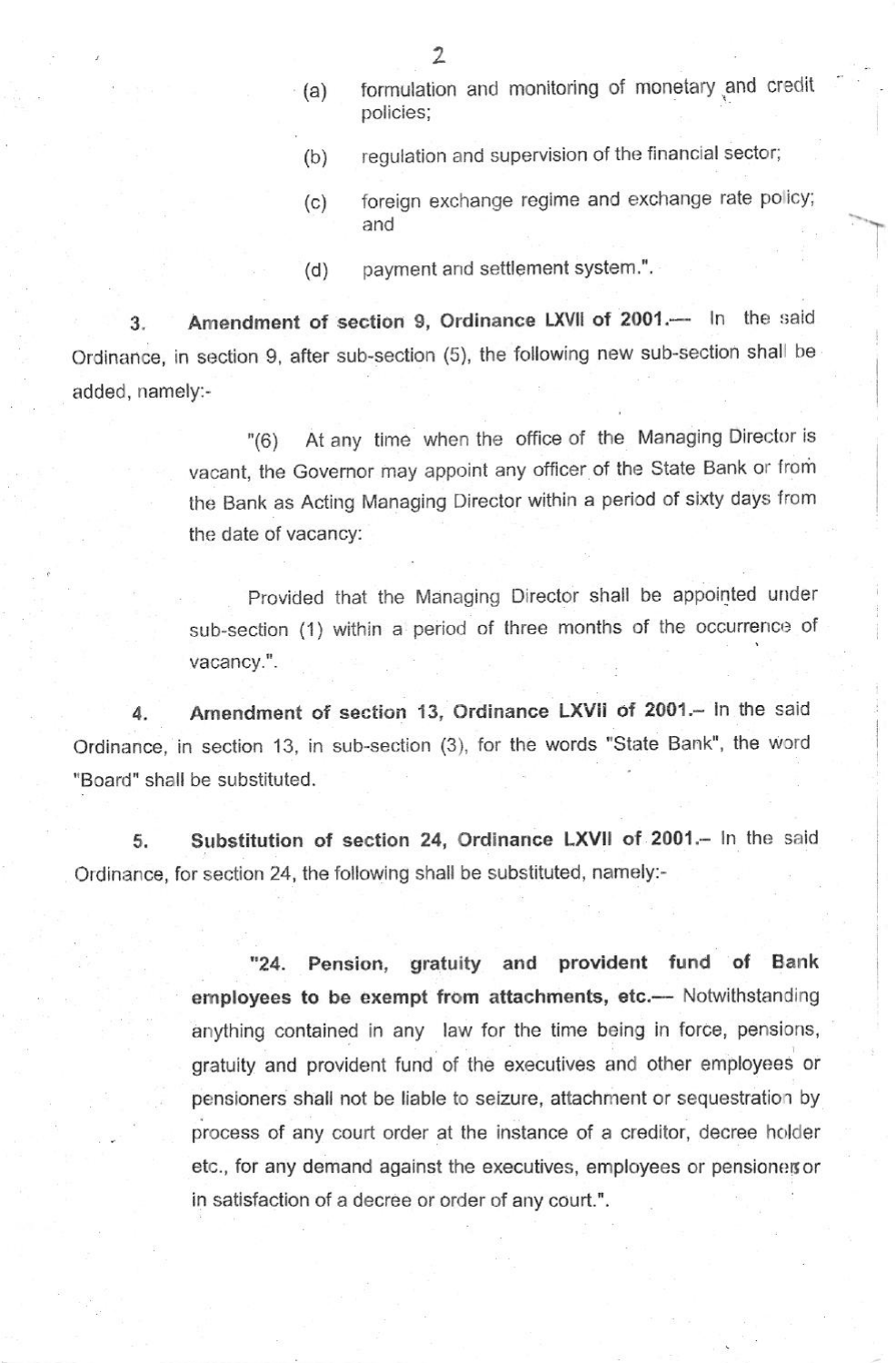6. Insertion of new section 24A, Ordinance LXVII of 2001.- In the said Ordinance, after section 24, substituted as aforesaid, the following new section shall be inserted. namely:-

> "24A, Act or proceeding of the Board not to be questioned.-No act or proceeding of the Board or the committees of the Board shall be questioned on the ground only on the existence of any vacancy in or any defect in the constitution of such Board or committee thereof.".

7. Substitution of section 28, Ordinance LXVII of 2001.- In the said Ordinance, for section 28, the following shall be substituted, namely:-

> "28. Protection of action taken in good faith.- No suit or other legal proceedings shall lie against the State Bank and the Bank or any director or officer of the State Bank and the Bank for any'thing which is in good faith done or intended to be done in pursuance of this Ordinance or of any rules, regulations or orders made thereunder.'.